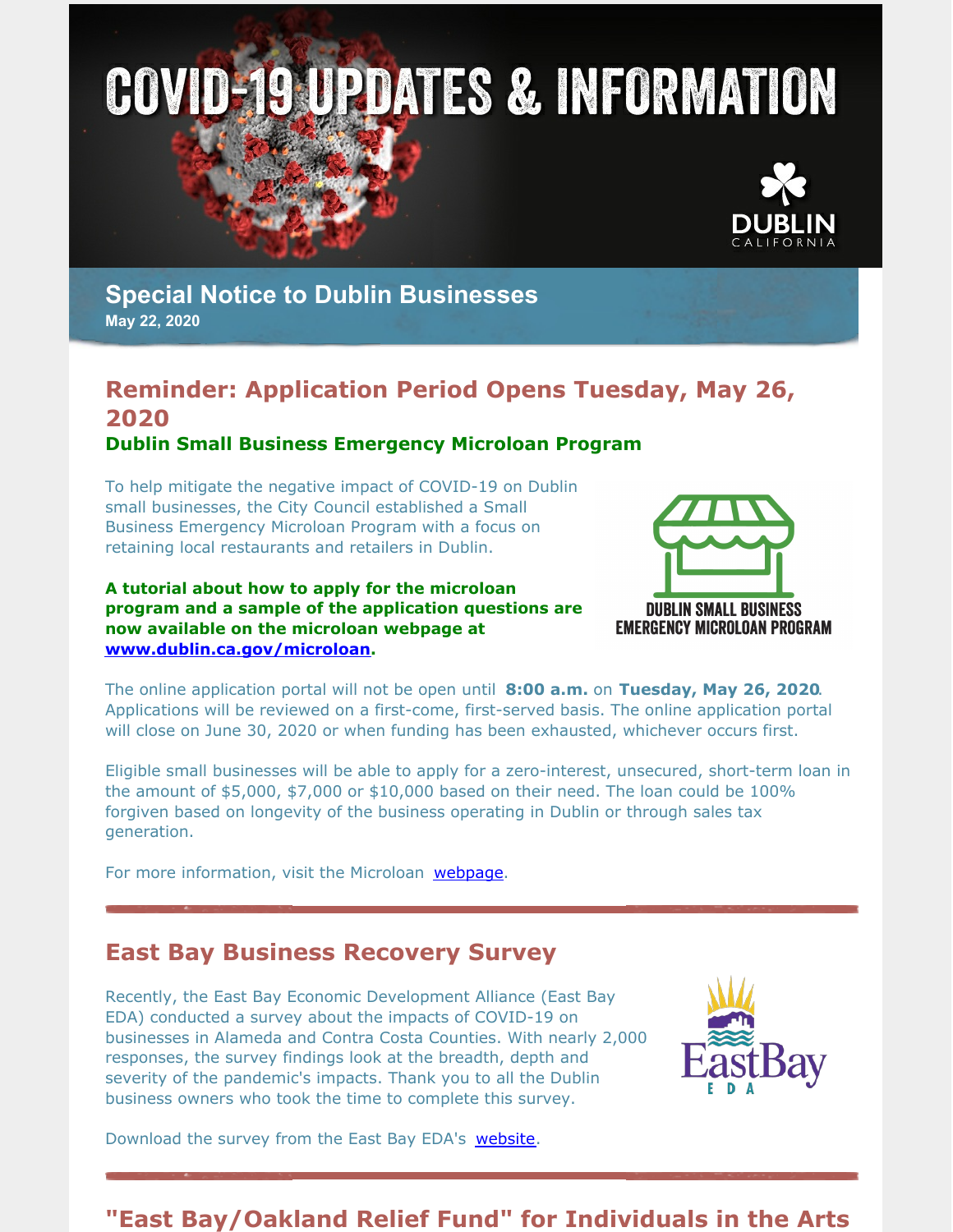Local artists, art teachers and nonprofit art workers who have been impacted by the pandemic can apply for a grant of up to \$2,000 from the Center for Cultural Innovation (CCI). Applications are being accepted through June 5, 2020.

Eligibility:

- Must be a current, full-time resident of Alameda or Contra Costa Counties;
- Must not be eligible for or currently receiving CA-state unemployment benefits, however, applicants can be receiving Pandemic Unemployment Assistance program CARES benefits.

Read the program guidelines and apply on CCI's [website](https://www.cciarts.org/EastBayOaklandRelief.htm).

#### **Shopify launches branded Facebook Shops**



This week, Shopify announced a new partnership with Facebook to help businesses create Facebook Shops, a new and free tool helping merchants create a customized online storefront for Facebook and Instagram. Shopify merchants will get access to this new channel in the coming weeks and be able to offer mobile-first shopping experience to their customers.

Learn more on Shopify's [website](https://www.shopify.com/blog/facebook-shops).

#### **Paycheck Protection Program Loan Forgiveness Guidance & Updated Lender List**



The Small Business Administration (SBA) has approved additional lenders to participate in the Paycheck Protection Program ("PPP"). If you wish to begin preparing your application, you can download a copy of the PPP borrower application form (Spanish version) to see the information that will be requested from you when you apply with a lender.

View a list of lenders by state on the SBA's [website](https://www.sba.gov/document/support--paycheck-protection-program-participating-lenders).

Also, the SBA recently issued the guidance regarding forgiveness of PPP loans. The guidance includes the Paycheck Protection Program Loan Forgiveness Application (also called "SBA Form 3508") which borrowers will need to file when seeking forgiveness of their loan. The application has four components:

- PPP Loan Forgiveness Calculation Form to be submitted to lender
- PPP Schedule A to be submitted to lender
- PPP Schedule A Worksheet, and
- PPP Borrower Demographic Information Form (optional)

Read more details and download the PPP Loan Forgiveness instructions and application from the SBA's [website](https://www.sba.gov/funding-programs/loans/coronavirus-relief-options/paycheck-protection-program#section-header-8).

## **Weekly Q&A with the SBDC**